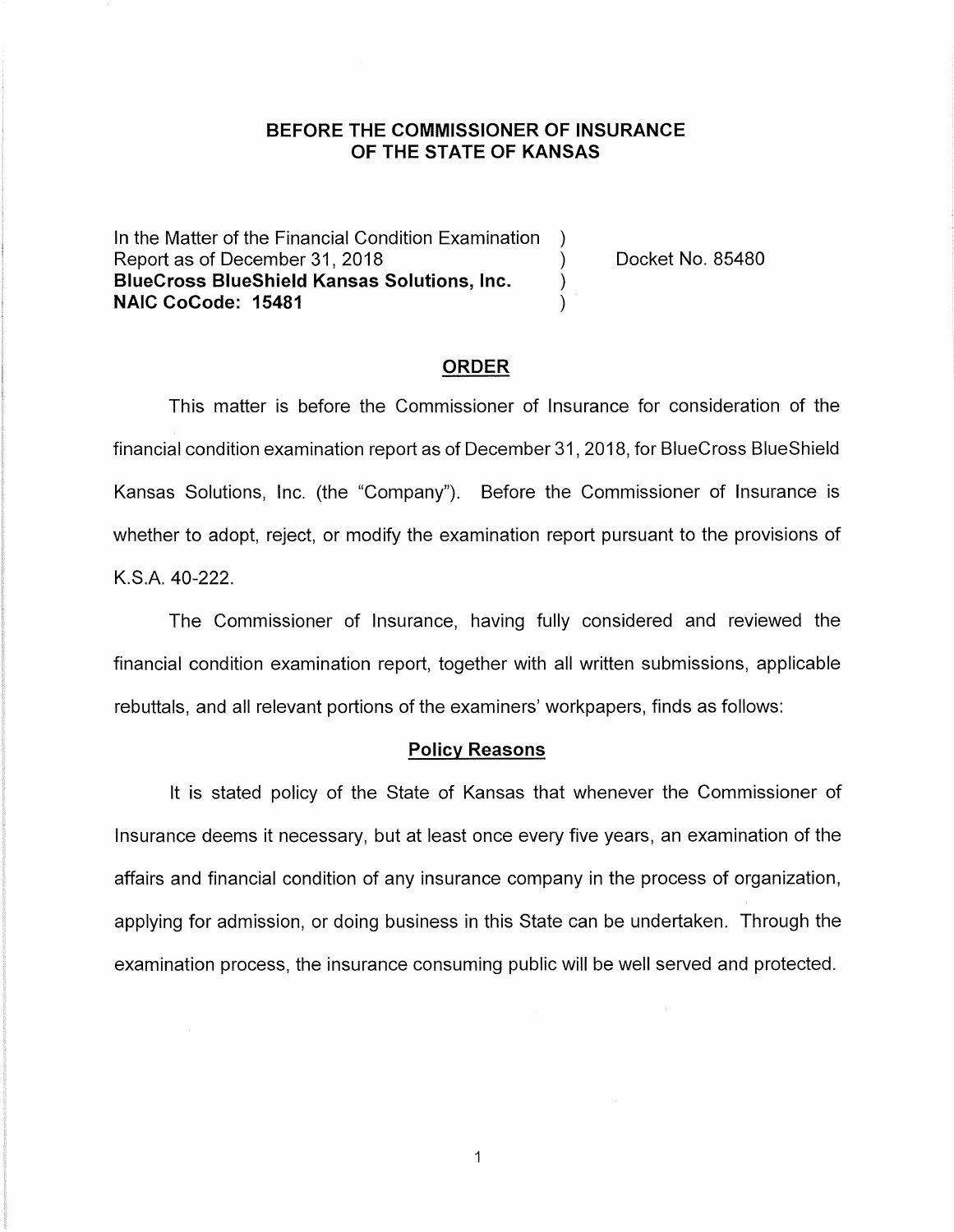### **Findings of Fact**

1. The Commissioner has jurisdiction over this matter pursuant to K.S.A. 40- 222.

2. The Kansas Insurance Department (the "Department") undertook an examination of BlueCross BlueShield Kansas Solutions, Inc. and completed that examination on June 24, 2020.

3. On July 9, 2020, the examiner-in-charge tendered and filed with the Department a verified written report of the examination within thirty (30) days following completion of the examination.

4. Following receipt of the verified report, the Department transmitted the report to the Company on August 7, 2020, with a duly executed notice advising the Company of its opportunity to prepare and submit to the Department a written submission or rebuttal with respect to any and all matters contained in the report. The Department further advised the Company that any written submission or rebuttal needed to be filed with the Department no later than thirty (30) days after receipt of the verified report.

5. BlueCross BlueShield Kansas Solutions, Inc. filed a written submission accepting the verified report on September 8 2020. The Company's acceptance was subject to the correction of two minor edits, which the Department subsequently corrected.

6. Within thirty (30) days of the end of the time period allowed for written submission or rebuttal, the Commissioner of Insurance fully reviewed the report, together with all written submissions and rebuttals provided by the Company. The Commissioner of Insurance further reviewed all relevant workpapers.

2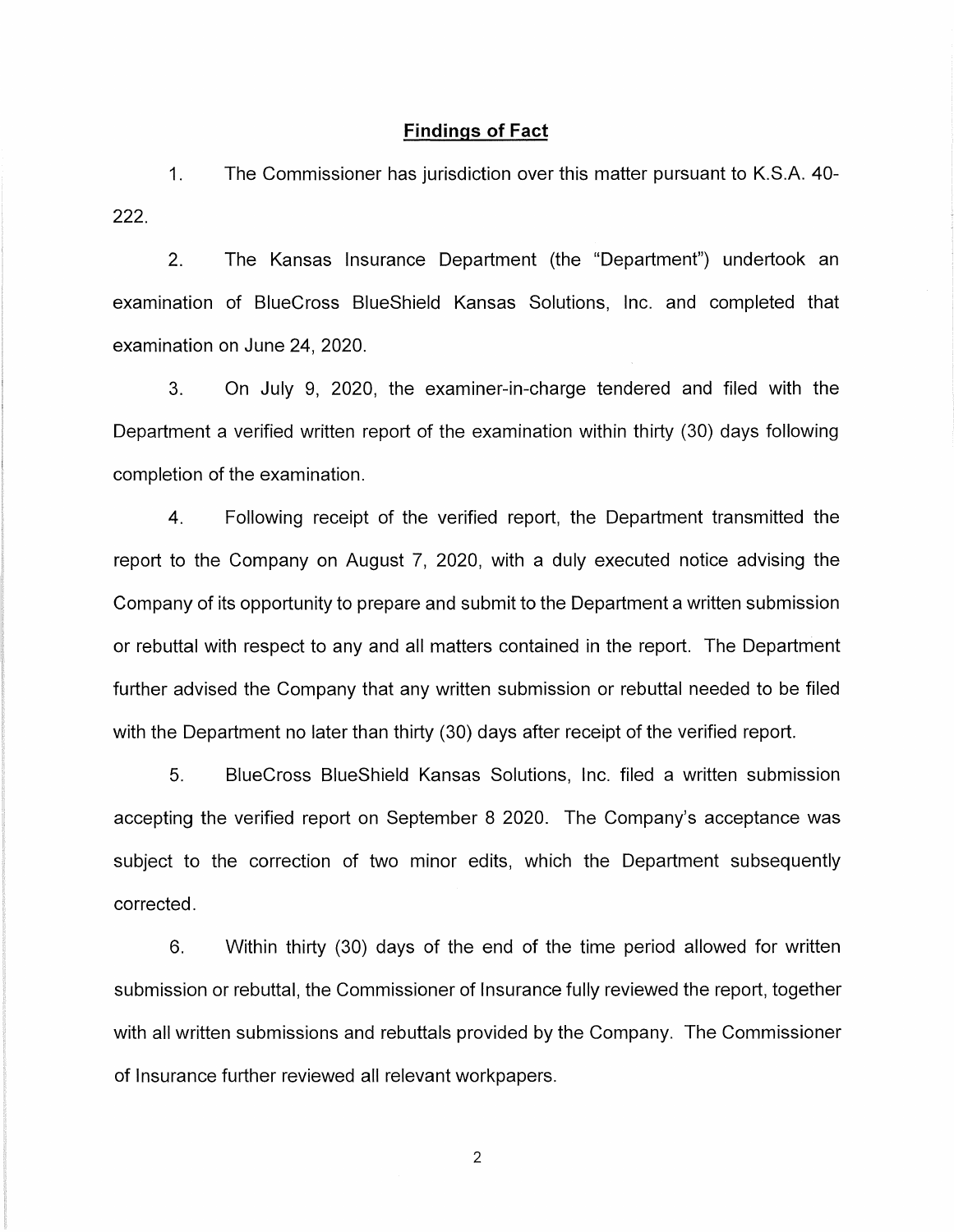7. No other written submissions or rebuttals were submitted by the Company.

# **Conclusion of Law**

8. K.S.A. 40-222(k)(2) provides:

"Within 30 days of the end of the period allowed for the receipt of written submissions or rebuttals, the commissioner shall fully consider and review the report, together with any written submissions or rebuttals and any relevant portions of the examiners workpapers and enter an order:

- (A) Adopting the examination report as filed or with modification or corrections. If the examination report reveals that the company is operating in violation of any law, regulation or prior order of the commissioner, the commissioner may order the company to take any action the commissioner considers necessary and appropriate to cure such violations; or
- (8) rejecting the examination report with directions to the examiners to reopen the examination for purposes of obtaining additional data, documentation or information, and refiling pursuant to subsection (k); or
- (C) call and conduct a fact-finding hearing in accordance with K.S.A. 40-281 and amendments thereto for purposes of obtaining additional documentation, data, information and testimony."
- 9. Based upon the Findings of Fact enumerated in paragraphs #1 through #7

above, the financial condition examination report as of December 31, 2018, of BlueCross

BlueShield Kansas Solutions, Inc. should be adopted.

10. This Order constitutes the Final Order in this matter.

## **IT IS THEREFORE, BY THE COMMISSIONER OF INSURANCE, ORDERED THAT:**

- 1. The financial condition examination report as of December 31, 2018, of BlueCross BlueShield Kansas Solutions, Inc. is adopted.
	- 2. The Commissioner of Insurance retains jurisdiction over this matter to issue

any and all further Orders deemed appropriate or to take such further action necessary to dispose of this matter.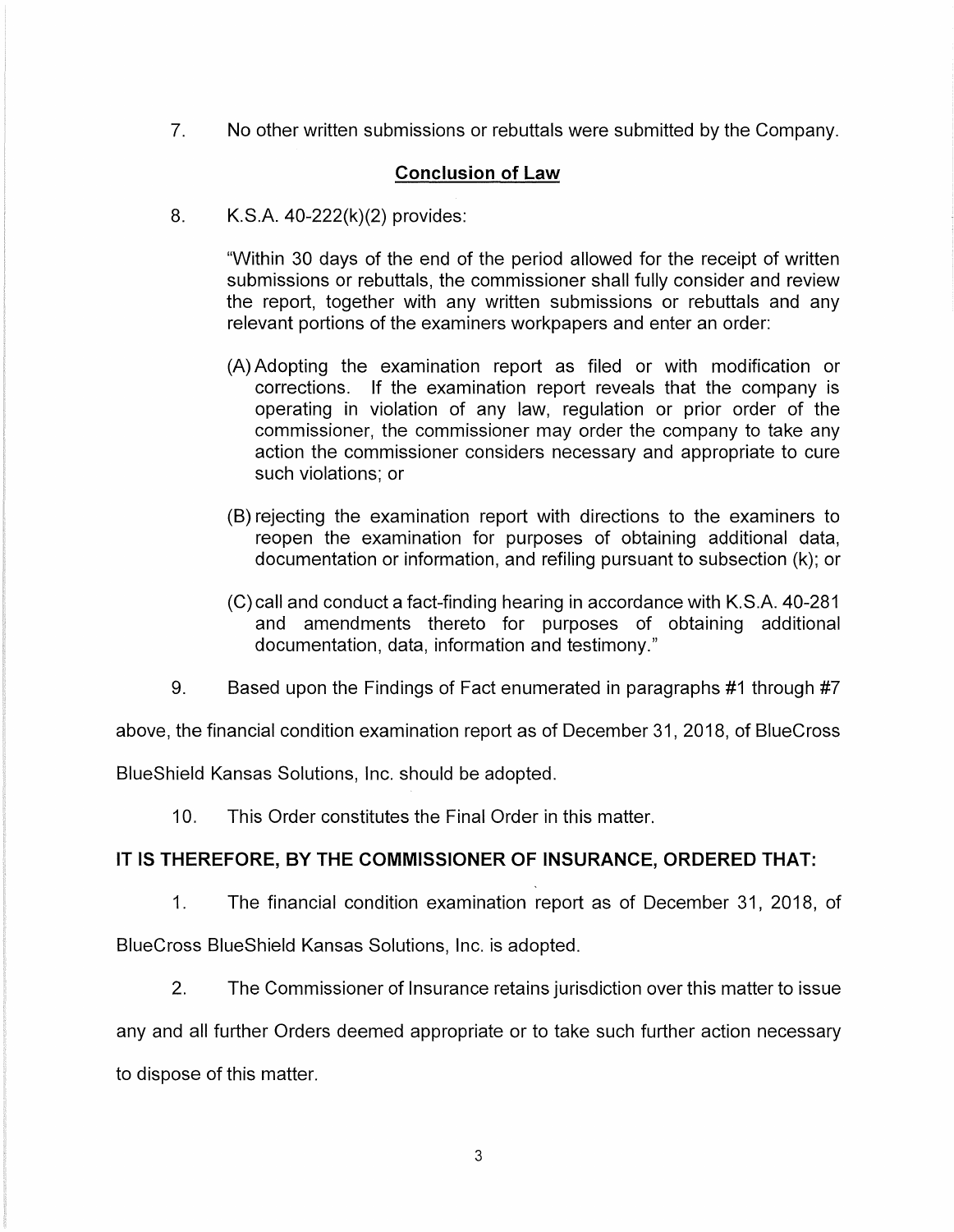3. Within thirty (30) days of the issuance of the adopted report, the Company shall file affidavits executed by each of its directors stating under oath that they have received a copy of the adopted report and related orders.

4. The Commissioner of Insurance shall hold the content of the examination report as private and confidential information for a period of thirty (30) days. Thereafter, the Commissioner may open the report for public inspection so long as no court of competent jurisdiction has stayed its publication.

**IT IS SO ORDERED THIS**  $\left\{\alpha \right\}$  DAY OF OCTOBER, 2020, IN THE CITY OF **TOPEKA, COUNTY OF SHAWNEE, STATE OF KANSAS.** 



Vicki Schmidt Prhmist

Commissioner of Insurance

Approved by the Kansas Insurance Department Legal Division

Paige Blevins Staff Attorney